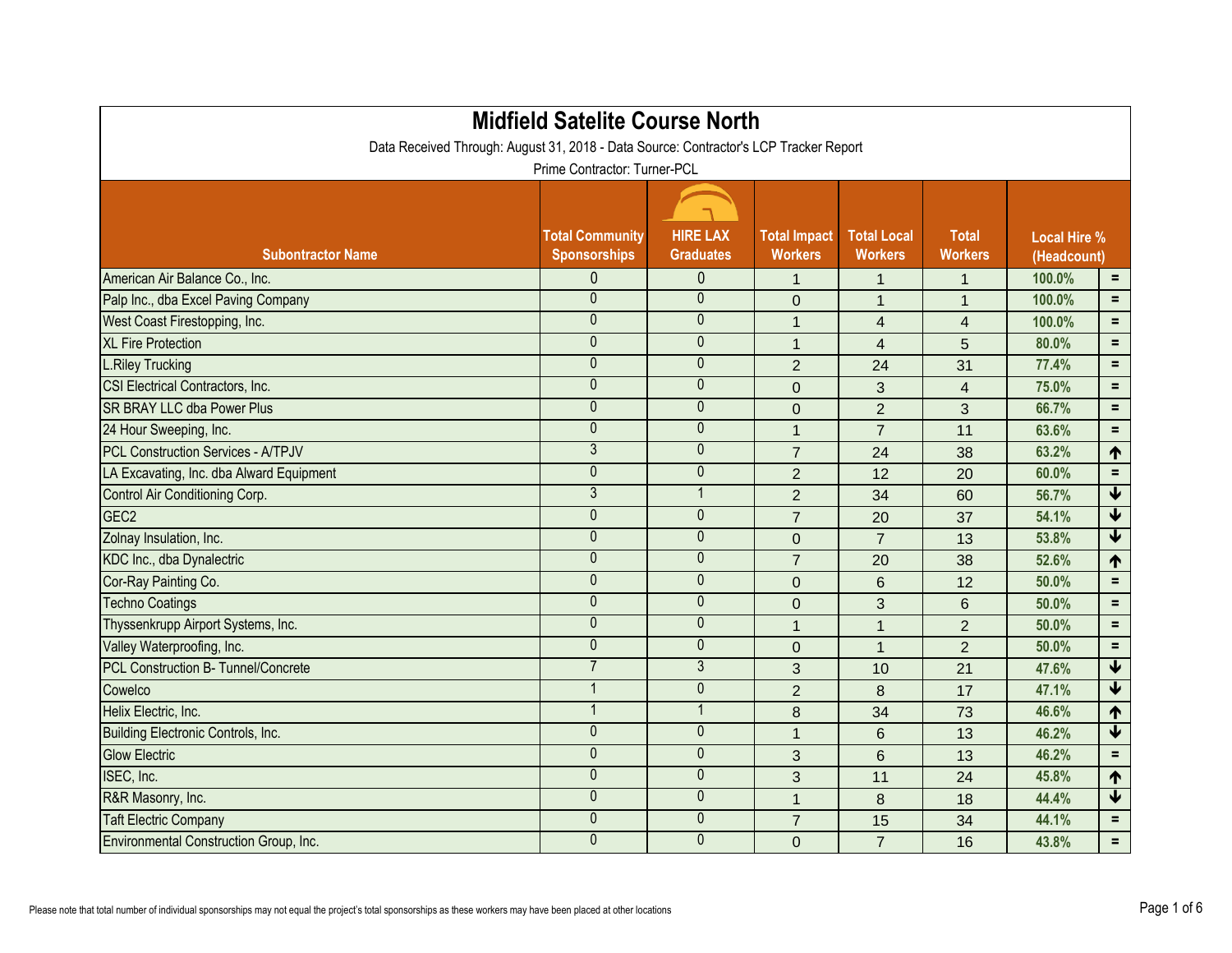| <b>Midfield Satelite Course North</b><br>Data Received Through: August 31, 2018 - Data Source: Contractor's LCP Tracker Report |                        |                  |                     |                         |                |                     |                         |  |  |  |
|--------------------------------------------------------------------------------------------------------------------------------|------------------------|------------------|---------------------|-------------------------|----------------|---------------------|-------------------------|--|--|--|
| Prime Contractor: Turner-PCL                                                                                                   |                        |                  |                     |                         |                |                     |                         |  |  |  |
|                                                                                                                                | <b>Total Community</b> | <b>HIRE LAX</b>  | <b>Total Impact</b> | <b>Total Local</b>      | <b>Total</b>   | <b>Local Hire %</b> |                         |  |  |  |
| <b>Subontractor Name</b>                                                                                                       | <b>Sponsorships</b>    | <b>Graduates</b> | <b>Workers</b>      | <b>Workers</b>          | <b>Workers</b> | (Headcount)         |                         |  |  |  |
| Courtney Inc.                                                                                                                  | 0                      | $\mathbf{0}$     | 0                   | 3                       |                | 42.9%               | <b>NEW</b>              |  |  |  |
| <b>SE Pipeline Construction</b>                                                                                                | $\mathbf{0}$           | $\mathbf{0}$     | $\mathbf{1}$        | $6\phantom{1}$          | 14             | 42.9%               | 1                       |  |  |  |
| California Earth Transport, Inc.                                                                                               | $\mathbf 0$            | $\theta$         | $9\,$               | 58                      | 138            | 42.0%               | $=$                     |  |  |  |
| <b>Direct AV</b>                                                                                                               | 0                      | $\mathbf{0}$     | $\overline{2}$      | 5                       | 12             | 41.7%               | $\blacklozenge$         |  |  |  |
| Infinity Drywall Contracting, Inc.                                                                                             | $\mathbf 1$            | $\overline{1}$   | $\mathbf 0$         | 5                       | 12             | 41.7%               | $=$                     |  |  |  |
| Murrco Construction, Inc.                                                                                                      | $\overline{2}$         | $\boldsymbol{0}$ | 3                   | 12                      | 29             | 41.4%               | $=$                     |  |  |  |
| <b>Comet Electric</b>                                                                                                          | 0                      | $\mathbf{0}$     | $\mathbf{1}$        | 12                      | 30             | 40.0%               | $=$                     |  |  |  |
| Conti Corporation                                                                                                              | $\mathbf 0$            | $\theta$         | $\overline{0}$      | $6\phantom{1}$          | 15             | 40.0%               | $=$                     |  |  |  |
| <b>Safe Scaffolding</b>                                                                                                        | $\mathbf 0$            | $\mathbf{0}$     | $\overline{2}$      | $6\phantom{1}$          | 15             | 40.0%               | $=$                     |  |  |  |
| San-Mar Construction Co., Inc.                                                                                                 | $\overline{3}$         | $\mathbf{0}$     | $\mathbf{1}$        | 29                      | 75             | 38.7%               | $=$                     |  |  |  |
| Vellutini Corp dba Royal Electric Company                                                                                      | $\mathbf 0$            | $\mathbf{0}$     | $\mathbf 1$         | 8                       | 21             | 38.1%               | $\blacklozenge$         |  |  |  |
| <b>Concrete Coring Company</b>                                                                                                 | $\overline{0}$         | $\mathbf{0}$     | $\overline{1}$      | $6\phantom{1}$          | 16             | 37.5%               | $=$                     |  |  |  |
| Alert Insulation Co., Inc.                                                                                                     | 0                      | $\mathbf{0}$     | $\mathbf{1}$        | $\overline{7}$          | 19             | 36.8%               | $\blacklozenge$         |  |  |  |
| Coast Insulation Contractor, Inc. dba Coast Building Products                                                                  | $\mathbf 0$            | $\theta$         | $\mathbf 0$         | $\overline{4}$          | 11             | 36.4%               | $=$                     |  |  |  |
| <b>Tahlequah Steel</b>                                                                                                         | $\mathbf 0$            | $\theta$         | 5                   | 18                      | 50             | 36.0%               | $=$                     |  |  |  |
| Saddleback Waterproofing                                                                                                       | $\mathbf 0$            | $\mathbf{0}$     | $\overline{2}$      | 11                      | 31             | 35.5%               | $=$                     |  |  |  |
| <b>Penhall Company</b>                                                                                                         | 0                      | $\boldsymbol{0}$ | $\overline{2}$      | 17                      | 48             | 35.4%               | $\blacklozenge$         |  |  |  |
| NorthStar Contracting Group, Inc.                                                                                              | $\mathbf 0$            | $\mathbf{0}$     | $\overline{0}$      | 12                      | 35             | 34.3%               | $=$                     |  |  |  |
| Best Contracting Services, Inc.                                                                                                | 0                      | $\theta$         | $\overline{7}$      | 42                      | 126            | 33.3%               | $\blacklozenge$         |  |  |  |
| Bielski Specialty Services, Inc.                                                                                               | 0                      | $\mathbf{0}$     | $\mathbf 0$         |                         | 3              | 33.3%               | $=$                     |  |  |  |
| <b>Farwest Insulation Contracting</b>                                                                                          | $\mathbf 0$            | $\mathbf{0}$     | $\overline{2}$      | $\overline{2}$          | 6              | 33.3%               | $\overline{\textbf{V}}$ |  |  |  |
| Karcher Insulation, Inc.                                                                                                       | $\mathbf 0$            | $\theta$         | $\mathbf 1$         | $\overline{\mathbf{1}}$ | $\mathbf{3}$   | 33.3%               | $=$                     |  |  |  |
| Nold's Equipment                                                                                                               | 0                      | $\mathbf 0$      | $\mathbf 1$         |                         | $\mathbf{3}$   | 33.3%               | $\blacklozenge$         |  |  |  |
| Northwest Excavating, Inc.                                                                                                     | $\mathbf 0$            | $\mathbf{0}$     | $\mathbf 0$         | $\mathbf{1}$            | 3              | 33.3%               | Ξ.                      |  |  |  |
| South Coast Specialty Construction                                                                                             | $\mathbf 0$            | $\mathbf{0}$     | $\overline{0}$      |                         | 3              | 33.3%               | $\equiv$                |  |  |  |
| Steve Bubalo Construction Co.                                                                                                  | $\overline{2}$         | $\mathbf 0$      | 4                   | 11                      | 33             | 33.3%               | $=$                     |  |  |  |
| Upland Contracting, Inc.                                                                                                       | $\overline{0}$         | $\mathbf{0}$     | $\mathbf 0$         | 2 <sup>1</sup>          | $6\phantom{1}$ | 33.3%               | $\equiv$                |  |  |  |
| Bagatelos Glass Systems, Inc.                                                                                                  | $\overline{3}$         | $\mathbf 1$      | $\mathbf 1$         | 11                      | 34             | 32.4%               | $\downarrow$            |  |  |  |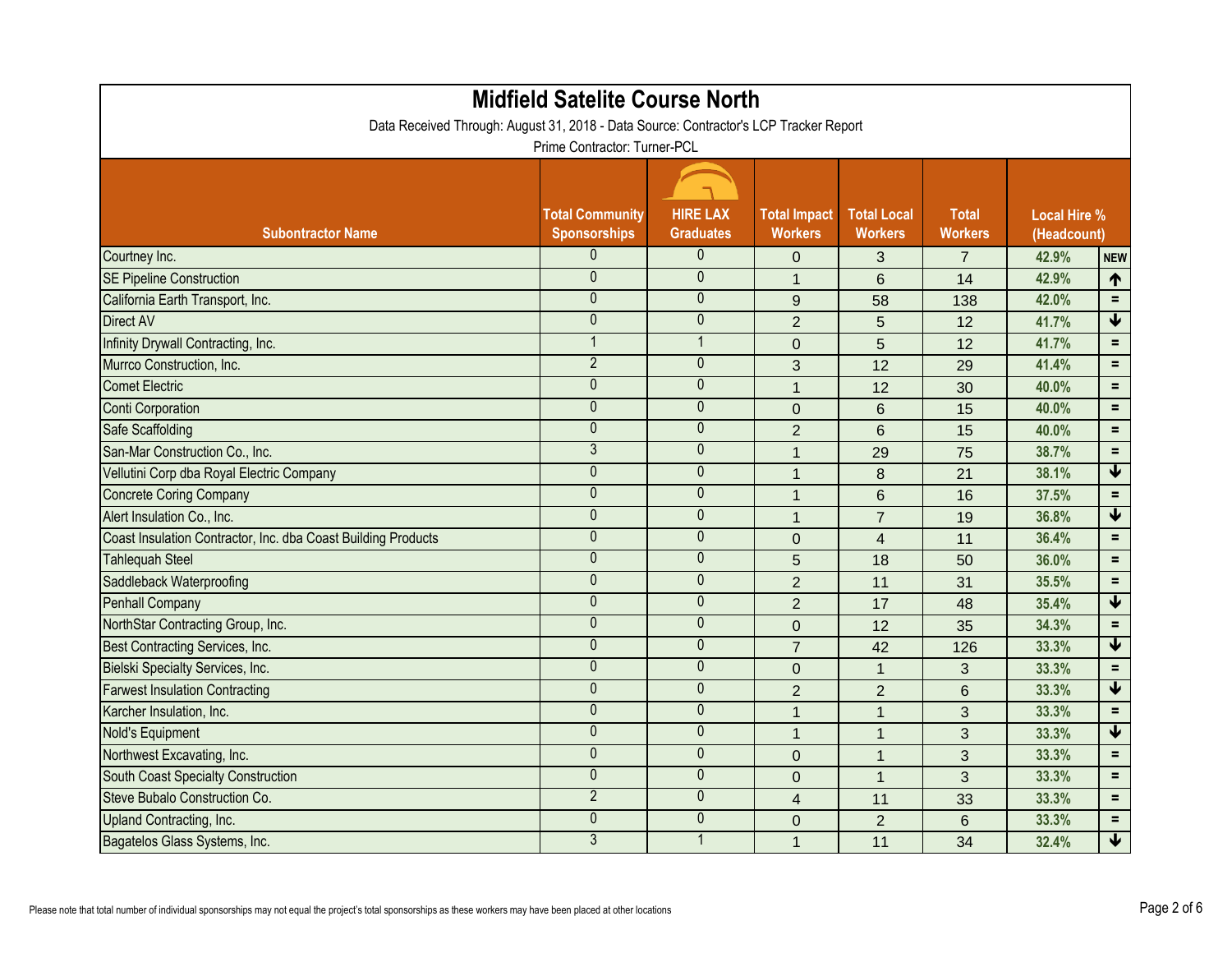|                                                 | <b>Midfield Satelite Course North</b><br>Data Received Through: August 31, 2018 - Data Source: Contractor's LCP Tracker Report |                                     |                                       |                                      |                                |                                    |                         |
|-------------------------------------------------|--------------------------------------------------------------------------------------------------------------------------------|-------------------------------------|---------------------------------------|--------------------------------------|--------------------------------|------------------------------------|-------------------------|
|                                                 | Prime Contractor: Turner-PCL                                                                                                   |                                     |                                       |                                      |                                |                                    |                         |
| <b>Subontractor Name</b>                        | <b>Total Community</b><br><b>Sponsorships</b>                                                                                  | <b>HIRE LAX</b><br><b>Graduates</b> | <b>Total Impact</b><br><b>Workers</b> | <b>Total Local</b><br><b>Workers</b> | <b>Total</b><br><b>Workers</b> | <b>Local Hire %</b><br>(Headcount) |                         |
| Gonsalves & Santucci dba Conco                  | 2 <sup>2</sup>                                                                                                                 | $\mathbf{0}$                        | 9                                     | 92                                   | 285                            | 32.3%                              | $\blacklozenge$         |
| RJ&J Construction, Inc.                         | $\mathbf 0$                                                                                                                    | $\mathbf{0}$                        | 3                                     | $9\,$                                | 28                             | 32.1%                              | $=$                     |
| <b>Martinez Steel Corporation</b>               | $\mathbf 0$                                                                                                                    | $\mathbf 0$                         | $\mathbf 0$                           | 15                                   | 47                             | 31.9%                              | $\uparrow$              |
| <b>Wolverine Fire Protection Co</b>             | $\overline{4}$                                                                                                                 | $\overline{4}$                      | $\overline{\mathbf{4}}$               | $\overline{7}$                       | 22                             | 31.8%                              | $\equiv$                |
| Crown Fence Co.                                 | $\overline{0}$                                                                                                                 | $\mathbf{0}$                        | $\mathbf{1}$                          | 13                                   | 41                             | 31.7%                              | $=$                     |
| Mike Zarp, Inc.                                 | $\overline{0}$                                                                                                                 | $\mathbf{0}$                        | 3                                     | 12                                   | 38                             | 31.6%                              | $\uparrow$              |
| Malcolm Drilling Co., Inc.                      | $\overline{0}$                                                                                                                 | $\mathbf{0}$                        | $\overline{4}$                        | 19                                   | 62                             | 30.6%                              | $\equiv$                |
| Performance Contracting, Inc.                   | $\overline{0}$                                                                                                                 | $\mathbf{0}$                        | $9\,$                                 | 28                                   | 93                             | 30.1%                              | 1                       |
| <b>Griffith Company</b>                         | $\overline{2}$                                                                                                                 | $\mathbf{0}$                        | 10                                    | 52                                   | 175                            | 29.7%                              | $\overline{\textbf{V}}$ |
| <b>Gerdau Reinforcing Steel</b>                 | $\overline{4}$                                                                                                                 | $\mathbf{0}$                        | $\overline{7}$                        | 39                                   | 132                            | 29.5%                              | 1                       |
| Limbach Company LC                              | $\mathbf 0$                                                                                                                    | $\mathbf{0}$                        | 5                                     | 26                                   | 88                             | 29.5%                              | 1                       |
| Machado & Sons Construction, Inc.               | $\overline{0}$                                                                                                                 | $\mathbf{0}$                        | $\mathbf{1}$                          | $\overline{2}$                       | $\overline{7}$                 | 28.6%                              | $=$                     |
| Southwest Steel of California, Inc.             | $\mathbf{0}$                                                                                                                   | $\mathbf{0}$                        | $\mathbf{1}$                          | $6\phantom{1}$                       | 21                             | 28.6%                              | $=$                     |
| <b>Granite Construction Company</b>             | $\overline{3}$                                                                                                                 | $\theta$                            | 17                                    | 74                                   | 260                            | 28.5%                              | $\blacklozenge$         |
| <b>Brady Company</b>                            | $\overline{0}$                                                                                                                 | $\mathbf{0}$                        | $\mathbf{1}$                          | $\overline{7}$                       | 25                             | 28.0%                              | $\overline{\mathbf{V}}$ |
| Allied Steel Co., Inc.                          | $\mathbf 1$                                                                                                                    | $\mathbf{1}$                        | $\overline{4}$                        | 15                                   | 54                             | 27.8%                              | $\equiv$                |
| Anning-Johnson Company                          | 1                                                                                                                              | $\theta$                            | 3                                     | 9                                    | 33                             | 27.3%                              | $\blacklozenge$         |
| Bryton Engineering & Grading, Inc. dba Premiere | $\overline{0}$                                                                                                                 | $\mathbf{0}$                        | $\mathbf{1}$                          | $6\phantom{1}$                       | 22                             | 27.3%                              | $\overline{\mathbf{V}}$ |
| Premier Tile & Marble                           | $\mathbf{0}$                                                                                                                   | $\overline{0}$                      | $\overline{0}$                        | 3                                    | 11                             | 27.3%                              | 1                       |
| McGuire Contracting, Inc.                       | $\overline{2}$                                                                                                                 | -1                                  | 3                                     | 40                                   | 147                            | 27.2%                              | 1                       |
| Borbon, Inc.                                    | $\overline{0}$                                                                                                                 | $\mathbf{0}$                        | 3                                     | $\overline{\mathcal{L}}$             | 15                             | 26.7%                              | $\equiv$                |
| <b>NOR-CAL Pipeline Services</b>                | $\mathbf 0$                                                                                                                    | $\mathbf 0$                         | $\mathbf 1$                           | $9\,$                                | 34                             | 26.5%                              | $\equiv$                |
| TeraBand Technologies, Inc.                     | $\overline{0}$                                                                                                                 | $\pmb{0}$                           | $\mathbf 1$                           | 5                                    | 19                             | 26.3%                              | $\equiv$                |
| Conco Pumping, Inc.                             | 1                                                                                                                              | $\overline{0}$                      | $\overline{1}$                        | $6\phantom{1}$                       | 23                             | 26.1%                              | $\blacklozenge$         |
| A Power Sweeping, Inc.                          | $\mathbf 0$                                                                                                                    | $\mathbf{0}$                        | $\mathbf 0$                           | $\mathbf{1}$                         | $\overline{4}$                 | 25.0%                              | $=$                     |
| Crown Corr, Inc.                                | $\overline{0}$                                                                                                                 | $\mathbf 0$                         | $\mathbf{1}$                          | $\overline{\mathbf{4}}$              | 16                             | 25.0%                              | $\overline{\mathbf{t}}$ |
| Kellar Sweeping, Inc.                           | $\overline{0}$                                                                                                                 | $\mathbf 0$                         | $\overline{0}$                        | $\overline{1}$                       | $\overline{4}$                 | 25.0%                              | $=$                     |
| <b>LNA Concrete Structures, Inc.</b>            | $\overline{0}$                                                                                                                 | $\pmb{0}$                           | $\mathbf{1}$                          | $\overline{4}$                       | 16                             | 25.0%                              | $\uparrow$              |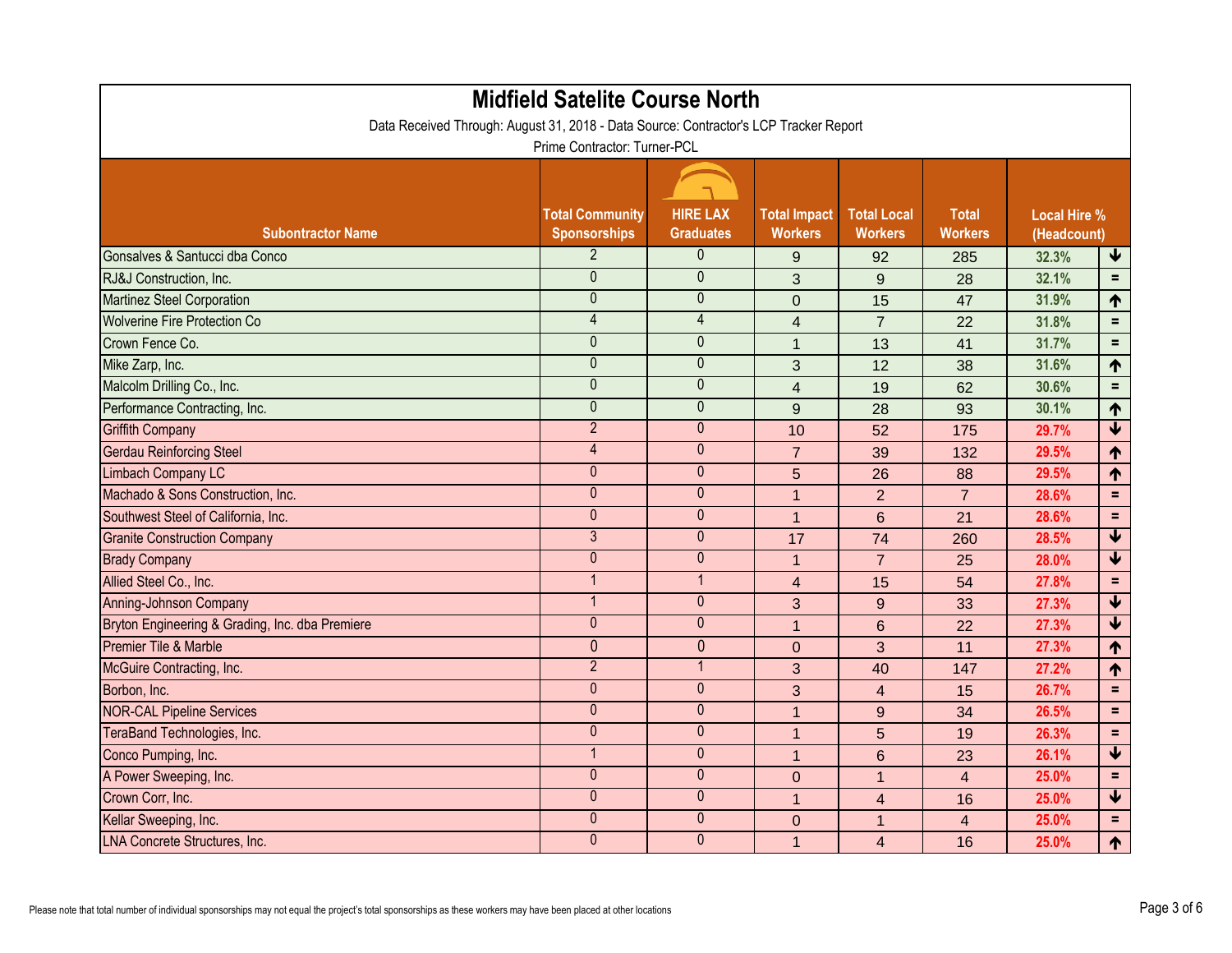| <b>Midfield Satelite Course North</b><br>Data Received Through: August 31, 2018 - Data Source: Contractor's LCP Tracker Report |                        |                  |                     |                    |                |                     |                         |  |  |
|--------------------------------------------------------------------------------------------------------------------------------|------------------------|------------------|---------------------|--------------------|----------------|---------------------|-------------------------|--|--|
| Prime Contractor: Turner-PCL                                                                                                   |                        |                  |                     |                    |                |                     |                         |  |  |
|                                                                                                                                | <b>Total Community</b> | <b>HIRE LAX</b>  | <b>Total Impact</b> | <b>Total Local</b> | <b>Total</b>   | <b>Local Hire %</b> |                         |  |  |
| <b>Subontractor Name</b>                                                                                                       | <b>Sponsorships</b>    | <b>Graduates</b> | <b>Workers</b>      | <b>Workers</b>     | <b>Workers</b> | (Headcount)         |                         |  |  |
| Martin Bros./Marcowall, Inc.                                                                                                   | 0                      | $\overline{0}$   | 1                   | 1                  | $\overline{4}$ | 25.0%               | $=$                     |  |  |
| <b>Merli Concrete Pumping</b>                                                                                                  | $\mathbf{0}$           | $\mathbf{0}$     | $\overline{0}$      | $\overline{4}$     | 16             | 25.0%               | $=$                     |  |  |
| <b>PG Cutting Services</b>                                                                                                     |                        | $\theta$         | $\overline{0}$      | $\overline{2}$     | 8              | 25.0%               | $\equiv$                |  |  |
| Throop Lightweight Fill, Inc.                                                                                                  | $\mathbf{0}$           | $\mathbf{0}$     | $\overline{0}$      | $\mathbf 1$        | $\overline{4}$ | 25.0%               | Ξ                       |  |  |
| <b>Shoring Engineers</b>                                                                                                       | $\mathbf{0}$           | $\theta$         | $\mathbf{1}$        | 29                 | 117            | 24.8%               | 1                       |  |  |
| <b>Schuff Steel</b>                                                                                                            | 4                      | $\mathbf 1$      | 5                   | 30                 | 125            | 24.0%               | $\overline{\mathbf{t}}$ |  |  |
| <b>Pan-Pacific Mechanical</b>                                                                                                  | $\mathbf{0}$           | $\mathbf{0}$     | $\overline{0}$      | $\overline{4}$     | 17             | 23.5%               | $\equiv$                |  |  |
| McDonough Construction Rentals, Inc.                                                                                           | $\mathbf 0$            | $\theta$         | $\overline{0}$      | 3                  | 13             | 23.1%               | ↑                       |  |  |
| <b>Austin Enterprise</b>                                                                                                       | $\mathbf{0}$           | $\theta$         | $\overline{0}$      | 5                  | 22             | 22.7%               | $=$                     |  |  |
| Karcher Interiors Systems, Inc.                                                                                                | $\mathbf{0}$           | $\mathbf{0}$     | $\mathbf{1}$        | $\overline{2}$     | 9              | 22.2%               | $\blacklozenge$         |  |  |
| Commercial Scaffolding of CA, Inc.                                                                                             | $\mathbf{0}$           | $\mathbf{0}$     | $\overline{0}$      | $\overline{4}$     | 19             | 21.1%               | $\equiv$                |  |  |
| <b>Orange County Plastering Company</b>                                                                                        |                        | -1               | 5                   | 9                  | 43             | 20.9%               | $=$                     |  |  |
| Muhlhauser Steel, Inc.                                                                                                         | $\mathbf{0}$           | $\mathbf{0}$     | $\overline{1}$      | $\overline{7}$     | 34             | 20.6%               | 1                       |  |  |
| <b>Blois Construction, Inc.</b>                                                                                                |                        | $\mathbf{0}$     | $\overline{1}$      | 9                  | 44             | 20.5%               | $=$                     |  |  |
| <b>Applied Engineering Concepts</b>                                                                                            | $\mathbf{0}$           | $\pmb{0}$        | $\overline{0}$      | $\mathbf 1$        | 5              | 20.0%               | $=$                     |  |  |
| Bill Carr Surveys, Inc.                                                                                                        | $\mathbf{0}$           | $\mathbf{0}$     | $\overline{0}$      | $\mathbf{1}$       | 5              | 20.0%               | $=$                     |  |  |
| <b>TechCorr USA Management, LLC</b>                                                                                            | $\mathbf{0}$           | $\mathbf{0}$     | $\overline{0}$      | $\mathbf 1$        | 5              | 20.0%               | $\equiv$                |  |  |
| <b>Otis Elevator Company</b>                                                                                                   | $\mathbf 0$            | $\pmb{0}$        | $\overline{1}$      | 12                 | 65             | 18.5%               | $=$                     |  |  |
| <b>Bigge Crane and Rigging Co.</b>                                                                                             | $\mathbf{0}$           | $\theta$         | $\overline{2}$      | 3                  | 17             | 17.6%               | $\equiv$                |  |  |
| GeoDesign, Inc.                                                                                                                | $\mathbf{0}$           | $\theta$         | 1                   | $\overline{2}$     | 12             | 16.7%               | $\equiv$                |  |  |
| Vertical Access, Inc.                                                                                                          | $\mathbf{0}$           | $\mathbf{0}$     | 1                   | 6                  | 40             | 15.0%               | $=$                     |  |  |
| <b>RR Leonard Company</b>                                                                                                      | $\mathbf{0}$           | $\mathbf{0}$     | $\overline{0}$      | $\mathbf{1}$       | $\overline{7}$ | 14.3%               | $\equiv$                |  |  |
| Sterndahl Enterprises, Inc.                                                                                                    | $\mathbf 0$            | $\pmb{0}$        | $\overline{2}$      | 5                  | 35             | 14.3%               | $\equiv$                |  |  |
| Martin Integrated                                                                                                              | $\mathbf{0}$           | $\mathbf{0}$     | $\mathbf{0}$        | 3                  | 22             | 13.6%               | 1                       |  |  |
| RJ Lalonde, Inc.                                                                                                               | $\mathbf{0}$           | $\mathbf 0$      | $\overline{2}$      | $\overline{2}$     | 15             | 13.3%               | $=$                     |  |  |
| Ampco North, Inc.                                                                                                              | $\mathbf 0$            | $\mathbf 0$      | $\mathbf{0}$        | 1                  | 8              | 12.5%               | $\equiv$                |  |  |
| Pfeiler & Associates Engineers, Inc.                                                                                           | $\mathbf{0}$           | $\mathbf{0}$     | $\mathbf{0}$        | $\overline{2}$     | 16             | 12.5%               | $\equiv$                |  |  |
| RMA Group, Inc.                                                                                                                | $\mathbf 0$            | $\mathbf{0}$     | $\mathbf{1}$        | 3                  | 24             | 12.5%               | $=$ $\Box$              |  |  |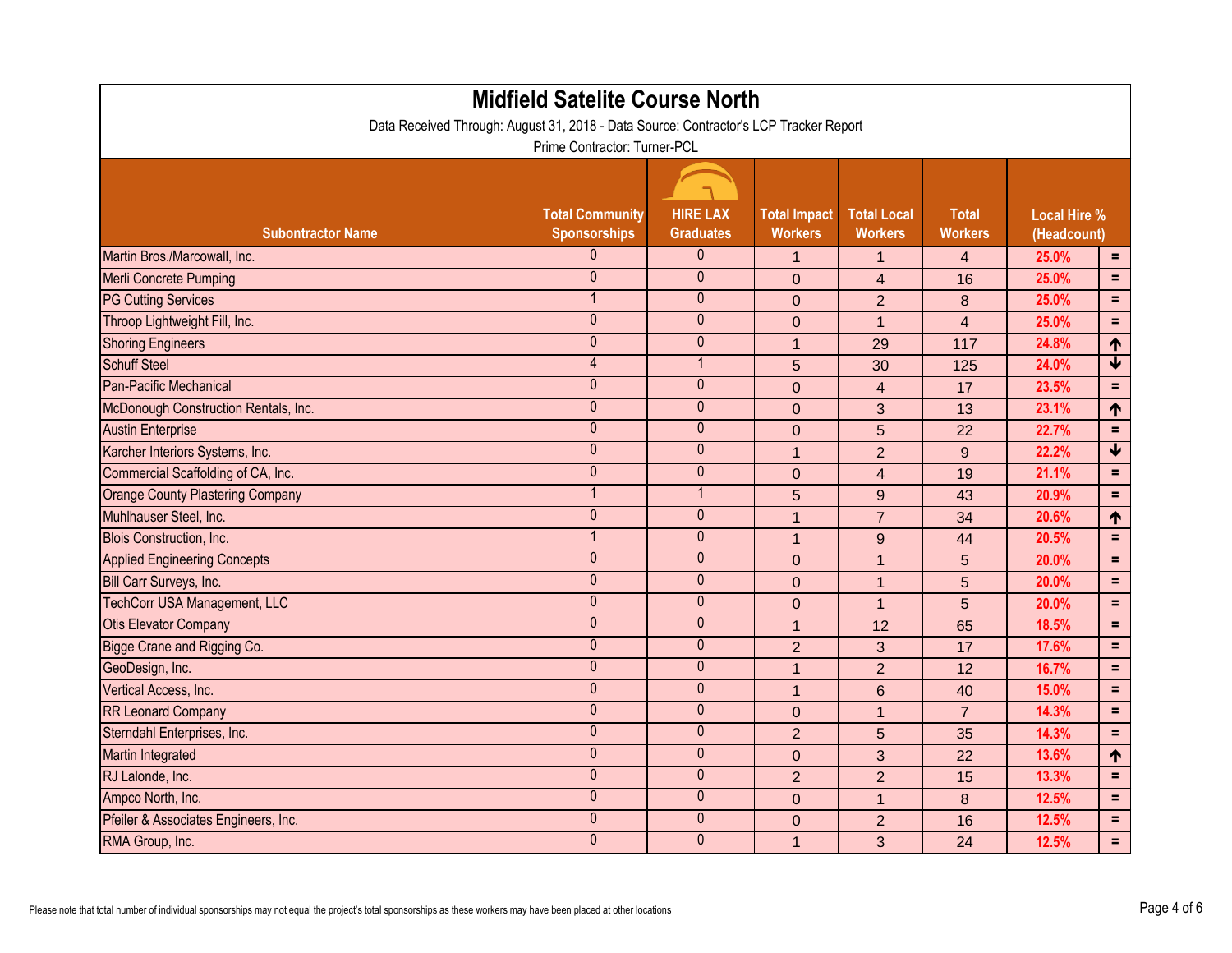| <b>Midfield Satelite Course North</b><br>Data Received Through: August 31, 2018 - Data Source: Contractor's LCP Tracker Report |                                               |                                     |                                       |                                      |                                |                                    |                 |  |  |  |
|--------------------------------------------------------------------------------------------------------------------------------|-----------------------------------------------|-------------------------------------|---------------------------------------|--------------------------------------|--------------------------------|------------------------------------|-----------------|--|--|--|
| Prime Contractor: Turner-PCL                                                                                                   |                                               |                                     |                                       |                                      |                                |                                    |                 |  |  |  |
|                                                                                                                                |                                               |                                     |                                       |                                      |                                |                                    |                 |  |  |  |
| <b>Subontractor Name</b>                                                                                                       | <b>Total Community</b><br><b>Sponsorships</b> | <b>HIRE LAX</b><br><b>Graduates</b> | <b>Total Impact</b><br><b>Workers</b> | <b>Total Local</b><br><b>Workers</b> | <b>Total</b><br><b>Workers</b> | <b>Local Hire %</b><br>(Headcount) |                 |  |  |  |
| Traffic Management, Inc.                                                                                                       | 0                                             | $\overline{0}$                      | $\overline{0}$                        | 2                                    | 16                             | 12.5%                              | ₩               |  |  |  |
| Savala Equipment Company, Inc.                                                                                                 | $\mathbf{0}$                                  | $\mathbf{0}$                        | $\overline{0}$                        | $\overline{2}$                       | 20                             | 10.0%                              | $=$             |  |  |  |
| Doty Bros. Construction Co.                                                                                                    | $\mathbf{0}$                                  | $\theta$                            | $\mathbf{1}$                          | $\mathbf{1}$                         | 12                             | 8.3%                               | $\equiv$        |  |  |  |
| <b>Maxim Crane Works</b>                                                                                                       | $\mathbf{0}$                                  | $\mathbf{0}$                        | $\overline{1}$                        | $\mathbf 1$                          | 14                             | 7.1%                               | Ξ               |  |  |  |
| United Riggers & Erectors, Inc.                                                                                                | $\mathbf{0}$                                  | $\theta$                            | $\overline{0}$                        | $\mathbf{1}$                         | 15                             | 6.7%                               | $\equiv$        |  |  |  |
| <b>Bragg Crane Service</b>                                                                                                     | $\mathbf{0}$                                  | $\boldsymbol{0}$                    | $\theta$                              | $\overline{2}$                       | 40                             | 5.0%                               | $\blacklozenge$ |  |  |  |
| <b>Murray Company</b>                                                                                                          | $\mathbf{0}$                                  | $\mathbf{0}$                        | $\overline{0}$                        | $\overline{2}$                       | 41                             | 4.9%                               | ↑               |  |  |  |
| <b>Addison Equipment Rental</b>                                                                                                | $\mathbf 0$                                   | $\theta$                            | $\overline{0}$                        | $\overline{0}$                       | $\overline{2}$                 | 0.0%                               | $\equiv$        |  |  |  |
| Antigo Construction, Inc.                                                                                                      | $\mathbf 0$                                   | $\theta$                            | $\overline{0}$                        | $\overline{0}$                       | $\overline{2}$                 | 0.0%                               | $\equiv$        |  |  |  |
| ARS Construction Services, Inc. dba Concrete Cutting IntL.                                                                     | $\mathbf{0}$                                  | $\mathbf{0}$                        | $\mathbf 0$                           | $\overline{0}$                       | $\overline{2}$                 | 0.0%                               | $\equiv$        |  |  |  |
| Ayala Boring, Inc.                                                                                                             | $\mathbf{0}$                                  | $\mathbf{0}$                        | $\overline{0}$                        | $\overline{0}$                       | 9                              | 0.0%                               | $\equiv$        |  |  |  |
| <b>BHC Crane, LLC</b>                                                                                                          | $\mathbf{0}$                                  | $\pmb{0}$                           | $\theta$                              | $\overline{0}$                       | 16                             | 0.0%                               | $\equiv$        |  |  |  |
| Cascade Drilling, LP                                                                                                           | $\overline{0}$                                | $\mathbf{0}$                        | $\overline{0}$                        | $\overline{0}$                       | 5                              | 0.0%                               | $\equiv$        |  |  |  |
| Century Sweeping, Inc.                                                                                                         | $\mathbf{0}$                                  | $\mathbf 0$                         | $\overline{0}$                        | $\overline{0}$                       | 3                              | 0.0%                               | $\equiv$        |  |  |  |
| Cindy Trump Inc., dba Lindy's Cold Planing                                                                                     | $\mathbf 0$                                   | $\pmb{0}$                           | $\theta$                              | $\overline{0}$                       | $\overline{2}$                 | 0.0%                               | $\equiv$        |  |  |  |
| Connor Concrete Cutting and Coring                                                                                             | $\mathbf{0}$                                  | $\mathbf{0}$                        | $\overline{0}$                        | $\overline{0}$                       | 5                              | 0.0%                               | $\equiv$        |  |  |  |
| Crane Rental Service, Inc.                                                                                                     | $\mathbf{0}$                                  | $\boldsymbol{0}$                    | $\overline{0}$                        | $\mathbf 0$                          | 36                             | 0.0%                               | $\equiv$        |  |  |  |
| Dean's Certified Welding, Inc.                                                                                                 | $\mathbf 0$                                   | $\pmb{0}$                           | $\mathbf 0$                           | $\overline{0}$                       | 13                             | 0.0%                               | $=$             |  |  |  |
| FasTrack Rentals, Inc.                                                                                                         | $\mathbf{0}$                                  | $\theta$                            | $\overline{0}$                        | $\overline{0}$                       | $\overline{2}$                 | 0.0%                               | $=$             |  |  |  |
| Fine Grade Equipment, Inc.                                                                                                     | $\mathbf{0}$                                  | $\mathbf 0$                         | $\mathbf 0$                           | $\mathbf 0$                          | 6                              | 0.0%                               | $\equiv$        |  |  |  |
| G&F Concrete Cutting, Inc.                                                                                                     | $\mathbf{0}$                                  | $\mathbf{0}$                        | $\overline{0}$                        | $\overline{0}$                       |                                | 0.0%                               | $=$             |  |  |  |
| Golden State Boring & Pipe Jacking, Inc.                                                                                       | $\mathbf{0}$                                  | $\mathbf{0}$                        | $\overline{0}$                        | $\overline{0}$                       | $\overline{4}$                 | 0.0%                               | $=$ $\,$        |  |  |  |
| <b>Griffin Contract Dewatering, LLC</b>                                                                                        | $\mathbf 0$                                   | $\mathbf 0$                         | $\mathbf{0}$                          | $\overline{0}$                       | 5 <sup>5</sup>                 | 0.0%                               | $\equiv$        |  |  |  |
| Koppl Pipeline Services, Inc.                                                                                                  | $\mathbf{0}$                                  | $\mathbf{0}$                        | $\mathbf{0}$                          | $\overline{0}$                       | $\overline{4}$                 | 0.0%                               | $=$             |  |  |  |
| MB Professional Service, Inc.                                                                                                  | $\mathbf 0$                                   | $\mathbf 0$                         | $\overline{0}$                        | $\overline{0}$                       | $5\overline{)}$                | $0.0\%$                            | $\equiv$        |  |  |  |
| Mr. Crane, Inc.                                                                                                                | $\mathbf 0$                                   | $\mathbf 0$                         | $\overline{0}$                        | $\mathbf{0}$                         | 12                             | $0.0\%$                            | $=$             |  |  |  |
| Newman Backhoe Service, Inc.                                                                                                   | $\mathbf{0}$                                  | $\theta$                            | $\mathbf 0$                           | $\mathbf 0$                          | $\mathbf{1}$                   | 0.0%                               | $\equiv$        |  |  |  |
| <b>PSC Industrial Outsourcing LP</b>                                                                                           | $\mathbf 0$                                   | $\mathbf 0$                         | $\overline{0}$                        | $\mathbf 0$                          | 7 <sup>1</sup>                 | 0.0%                               | <b>NEW</b>      |  |  |  |